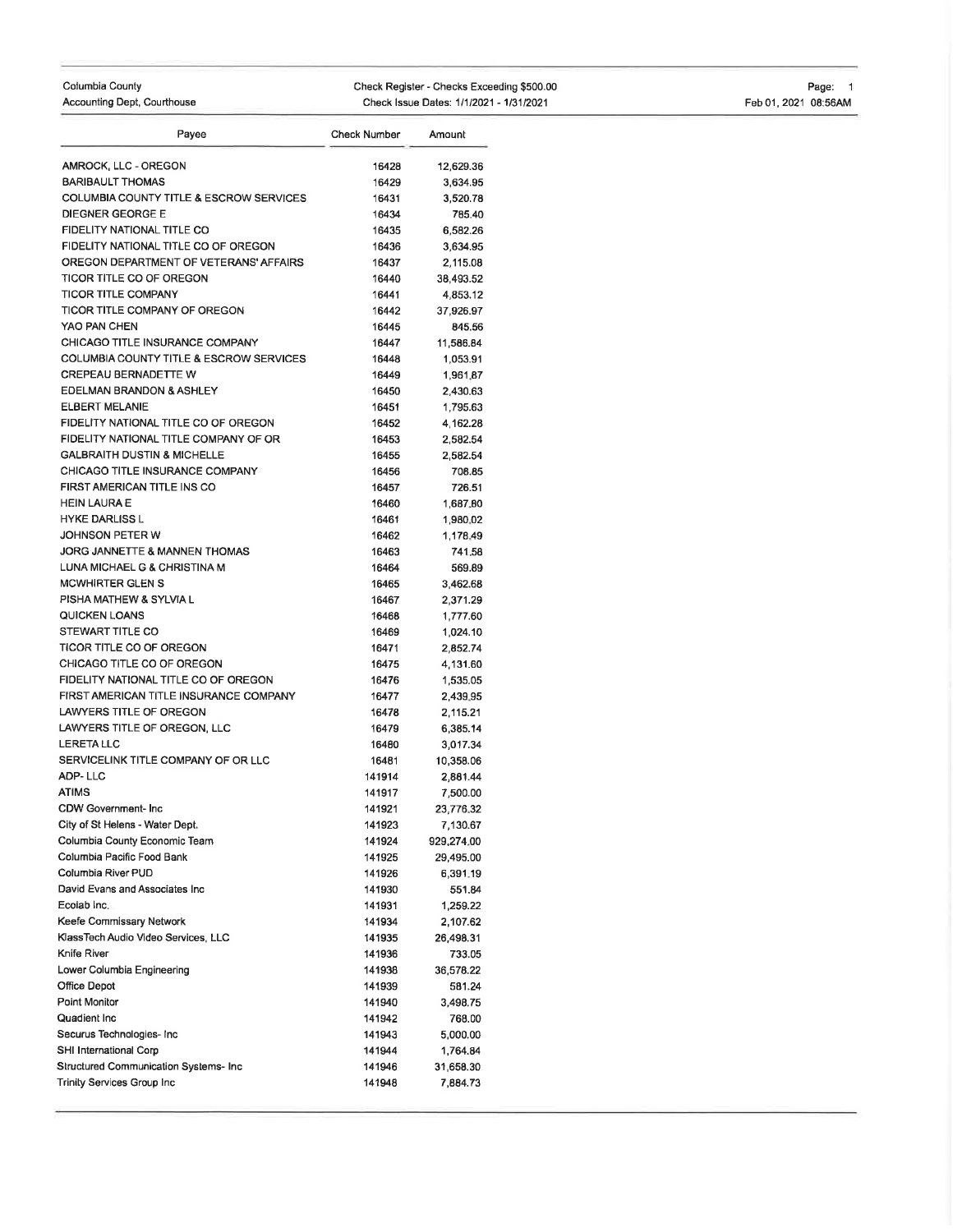## Columbia County Accounting Dept, Courthouse Check Register - Checks Exceeding \$500.00 Check lssue Dales:11112021 - 113112021 Page: 2 Feb01,2021 08:56AM

| Payee                                        | Check Number | Amount     |
|----------------------------------------------|--------------|------------|
| United Fire Health & Safety                  | 141949       | 1.059.54   |
| Nationwide Retirement Solution               | 141954       | 500.00     |
| Wood, Tristan                                | 141955       | 13,131.20  |
| Accurate Electric Unlimited-Inc.             | 141957       | 4,657.95   |
| Ace Hardware                                 | 141958       | 1,744.44   |
| Art's Automotive Inc.                        | 141961       | 680.93     |
| Bob Barker Company Inc                       | 141963       | 1,261.74   |
| Canon Financial Services- Inc.               | 141965       | 3,112.73   |
| <b>Cardinal Staffing Services</b>            | 141966       | 11,948.93  |
| CarQuest Auto Parts Stores                   | 141967       | 563.75     |
| Caselle-Inc                                  | 141968       | 2,295.00   |
| Coffin Butte LF C/O Valley Landfills         | 141973       | 138,020.77 |
| Columbia Comm, Mental Health                 | 141974       | 4,158.23   |
| Columbia NW Heating-Inc                      | 141975       | 93,252.49  |
| Country Media- Inc                           | 141980       | 516.45     |
| Digital Graphiti Printing LLC                | 141984       | 1,500.00   |
| Eagle Star Rock Products LLC                 | 141985       | 709.67     |
| Evers Auto Body and Painting Inc.            | 141986       | 1,100.00   |
| Fox Erosion Control & Landscap, Inc.         | 141987       | 1,050.00   |
| <b>Foxster Opco LLC</b>                      | 141988       | 650.00     |
| Government Portfolio Advisors, LLC           | 141990       | 3,125.00   |
| Huser Integrated Technologies                | 141993       | 755.64     |
| <b>ID WHOLESALER</b>                         | 141995       | 1,115.00   |
| Iron Mountain Records Mamt.                  | 141996       | 733.32     |
| Law Office of Brett Mersereau                | 142001       | 950.00     |
| Lawrence Oil Company                         | 142002       | 3,496.46   |
| Les Schwab Tire Center St Helens             | 142004       | 1,006.97   |
| Les Schwab Warehouse Center                  | 142005       | 2,193.43   |
| <b>MTR Western-LLC</b>                       | 142010       | 66,609.73  |
| <b>OACES</b>                                 | 142012       | 1,910.00   |
| Oregonian Media Group                        | 142015       | 926.76     |
| Peterson Machinery Co.                       | 142020       | 3,606.67   |
| Peyralans, Jean Paul                         | 142022       | 788.80     |
| QCL Inc                                      | 142025       | 740.25     |
| Quadient Leasing USA Inc                     | 142026       | 553.92     |
| Schetky Northwest Sales- Inc                 | 142032       | 2,565.34   |
| SSI Shredding Systems Inc                    | 142033       | 16,000.00  |
| Staples Business Credit                      | 142037       | 2,011.13   |
| Summit Supply LLC                            | 142040       | 1,542.00   |
| Sunset Auto Parts Inc.                       | 142041       | 6,406.31   |
| SYNCB/AMAZON                                 | 142042       | 3,799.42   |
| <b>Trinity Services Group Inc.</b>           | 142046       | 7,890.53   |
| Waste Connections of Oregon                  | 142050       | 58,532.83  |
| Wellpath LLC                                 | 142053       | 48,117.60  |
| Wilcox & Flegel                              | 142054       | 11,229.90  |
| Willamette Print & Blueprint Co Inc          | 142055       | 10,369.00  |
| Advanced Communications Service              | 142058       | 2,452.50   |
| AT&T Mobility                                | 142060       | 2,113.07   |
| Cafferky Russo Law                           | 142066       | 2,647.50   |
| Canon Solutions America- Inc                 | 142067       | 18,368.92  |
| Cardinal Staffing Services                   | 142068       | 25,078.81  |
| Caselle- Inc                                 | 142069       | 1,665.00   |
| CenturyLink, Seattle                         | 142071       | 5,264.40   |
| City of Rainier                              | 142073       | 15,895.68  |
| Clatskanie Foundation                        | 142075       | 385,781.93 |
| Columbia County Legal Aid                    | 142077       | 1,575.00   |
| Columbia River Fire & Rescue<br>ECONorthwest | 142079       | 776.16     |
|                                              | 142083       | 896.00     |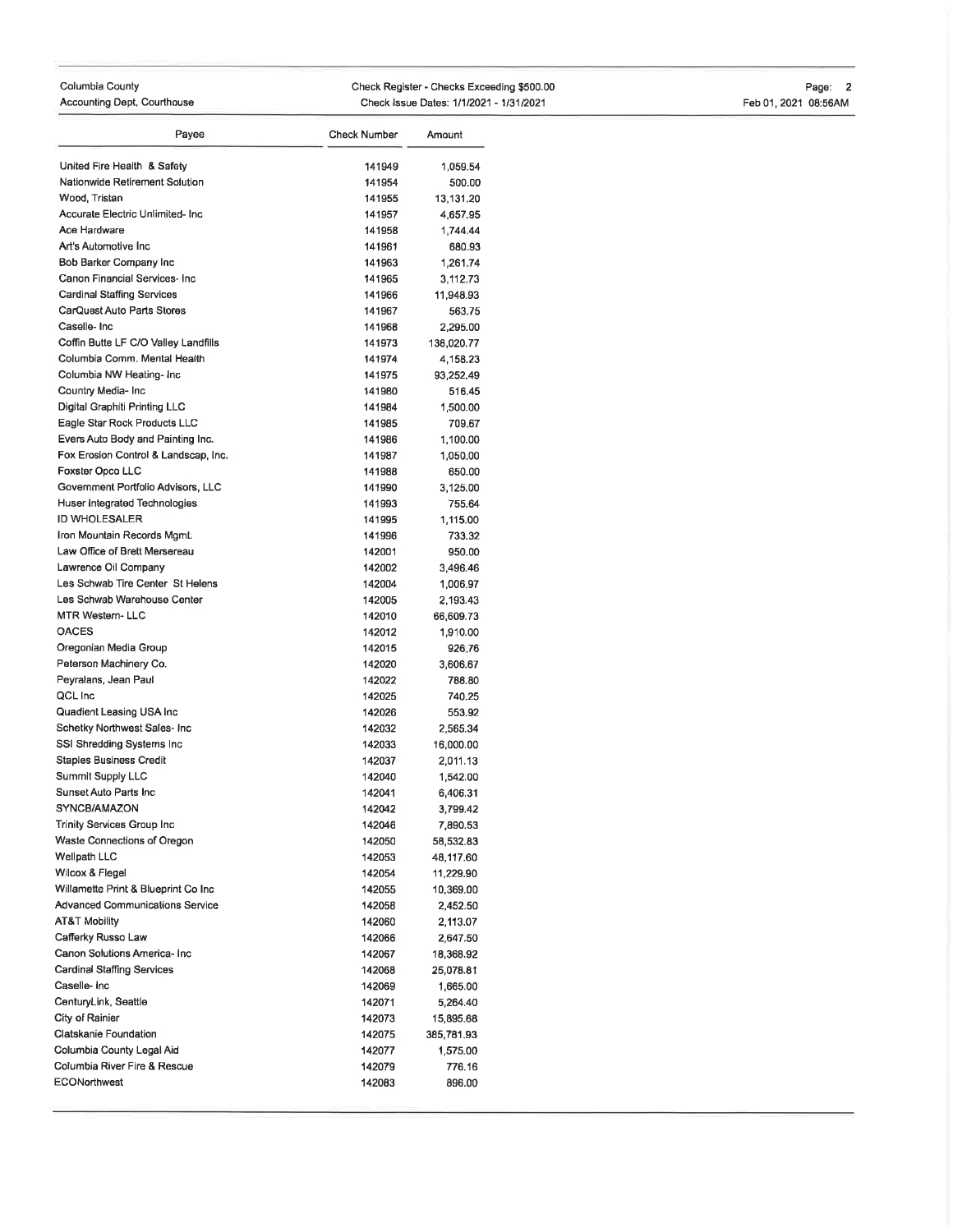## Columbia County

Accounting Dept, Gourthouse

Check Register - Checks Exceeding \$500.00 Check Issue Dates: 1/1/2021 - 1/31/2021

| Payee                                  | Check Number | Amount    |
|----------------------------------------|--------------|-----------|
| <b>EnviroTech Services Inc</b>         | 142084       | 9,691.20  |
| <b>Hillsboro Towing Service</b>        | 142086       | 526.50    |
| Hudson Garbage Service - 2046          | 142088       | 3,265.24  |
| Hudson Portable Toilet Service         | 142089       | 2,588.88  |
| Hydraulic Service Inc                  | 142091       | 838.00    |
| Keefe Commissary Network               | 142096       | 5,063.82  |
| Keith's Sporting Goods- Inc            | 142097       | 1,955.00  |
| Lakeside Industries                    | 142100       | 2,830.82  |
| Les Schwab Warehouse Center            | 142105       | 788.80    |
| Loomis                                 | 142106       | 589.71    |
| McCoy Electric Co.- Inc.               | 142110       | 557.65    |
| Northwest Plumbing Servs- Inc.         | 142113       | 1,345.50  |
| Office Depot                           | 142115       | 638.40    |
| Saffire Events                         | 142129       | 3,240.00  |
| Shera-Taylor, Diana M.                 | 142132       | 600.00    |
| Structured Communication Systems- Inc. | 142135       | 1,111.61  |
| Suburban Propane                       | 142136       | 1,801.73  |
| Sunset Auto Parts Inc                  | 142137       | 611.68    |
| <b>Sunset Equipment</b>                | 142138       | 623.04    |
| <b>Tangent Computers</b>               | 142139       | 505.00    |
| The Olde School, LLC                   | 142140       | 5,580.00  |
| Thompson, Julie                        | 142141       | 3,000.00  |
| Thomson Reuters - West Payment Center  | 142142       | 825.51    |
| Trans 360, Inc.                        | 142145       | 3,780.00  |
| <b>Trinity Services Group Inc.</b>     | 142148       | 7,726.94  |
| <b>USI Northwest</b>                   | 142150       | 6,000.00  |
| Vernonia Auto Parts                    | 142152       | 946.97    |
| West Oregon Electric Co-op Inc         | 142154       | 960.82    |
| Wilcox & Flegel                        | 142156       | 3,419.58  |
| WM Corporate Services, Inc.            | 142157       | 1,431.03  |
| Association of OR Counties             | 142163       | 750.00    |
| <b>Association of OR Counties</b>      | 142164       | 21,368.53 |
| Canon Financial Services- Inc.         | 142167       | 4,533.50  |
| Columbia County Legal Aid              | 142173       | 24,400.00 |
| Columbia River PUD                     | 142175       | 13,463.39 |
| Cowlitz County Juvenile Dept.          | 142179       | 4,380.00  |
| David Evans and Associates Inc.        | 142180       | 596.73    |
| Day Management Corporation             | 142181       | 958.22    |
| Department of Human Services           | 142182       | 625.00    |
| Digital Graphiti Printing LLC          | 142183       | 1,500.00  |
| <b>ESRI</b> Inc                        | 142188       | 11,600.00 |
| Guardian RFID                          | 142191       | 3,345.37  |
| Huser Integrated Technologies          | 142193       | 755.64    |
| Keefe Commissary Network               | 142194       | 4,630.54  |
| <b>LS Networks</b>                     | 142198       | 601.80    |
| Northern Fire BBQ and Catering         | 142200       | 2,640.00  |
| NW Natural Gas                         | 142202       | 7,041.43  |
| Office Depot                           | 142203       | 1,246.46  |
| Oregon Dept of Revenue                 | 142204       | 18,009.15 |
| Oregon Secretary of State              | 142205       | 694.89    |
| Paradigm Software                      | 142207       | 5,710.24  |
| PLATT                                  | 142209       | 667.81    |
| Quadient Finance USA Inc               | 142210       | 6,000.00  |
| Salem Fire Alarm Inc                   | 142212       | 3,194.52  |
| Securus Technologies- Inc              | 142214       | 2,500.00  |
| Strive Workplace Solutions             | 142216       | 1,586.00  |
| Sussman Shank LLP                      | 142218       | 844.72    |
| SYNCB/AMAZON                           | 142219       | 3,027.39  |